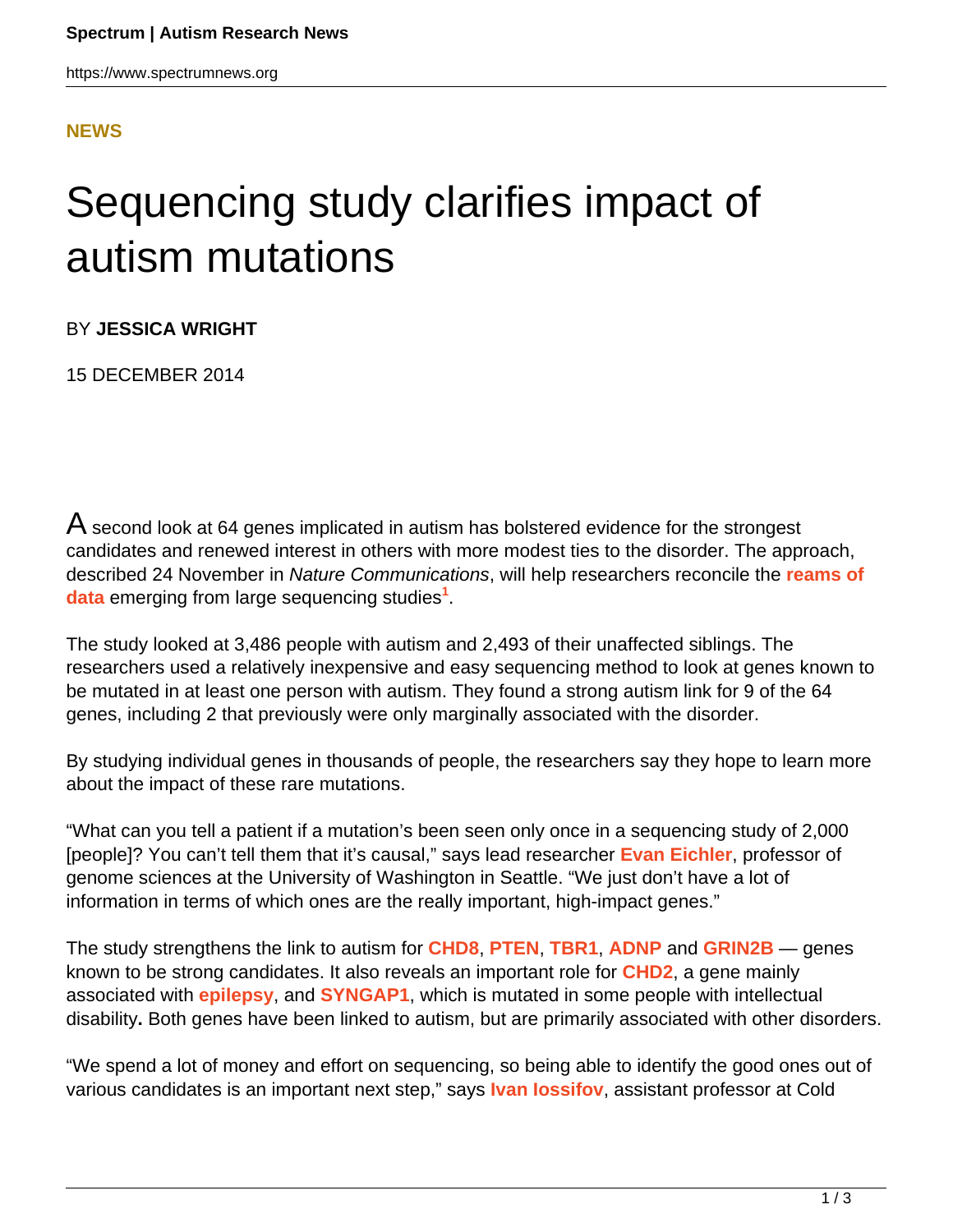Spring Harbor Laboratory in New York, who was not involved with the work. "Being more confident about each [gene] will hopefully catalyze the community to explore them more deeply."

## **Unusual suspects:**

The study also provides the first strong evidence linking lesser-studied genes to autism.

One of these is PAX5, a gene needed for neuron development that had turned up in one person with autism. The new study found two more people with mutations in the gene.

"There was a hint of a signal [for PAX5], but it certainly wasn't rising to the top," says **[Stephan](https://www.spectrumnews.org/investigator-profiles/2014/rising-star-stephan-sanders-accidental-geneticist) [Sanders](https://www.spectrumnews.org/investigator-profiles/2014/rising-star-stephan-sanders-accidental-geneticist)**, assistant professor of psychiatry at the University of California, San Francisco, who was not involved in the work. "Here they show it's nicely standing above the expectation line."

"We spend a lot of money and effort on sequencing, but being able to identify the good ones out of various candidates is an important next step."

The second unexpected candidate is **[TRIP12](http://gene.sfari.org/GeneDetail/TRIP12#HG)** — a gene Eichler once admittedly dismissed. "I was not enthusiastic about TRIP12 going in. Simply by its name — a thyroid receptor — how could that possibly be relevant?" Eichler says. "But maybe its name is not really indicative of what it does."

Other genes turned out to seem less relevant to autism than researchers once thought. A 2012 study of 44 candidate genes in about 2,500 people with autism highlighted six genes, including **[TBL1XR1](https://gene.sfari.org/GeneDetail/TBL1XR1)<sup>2</sup>** . But in the new study, this gene fell shy of significance, highlighting the importance of validating risk factors in large numbers of people.

Eichler and his team plan to collaborate with several teams in Europe to sequence a total of 250 genes in 10,000 people with autism, intellectual disability or developmental delay and 10,000 controls. They may then contact participants to characterize the features associated with mutations in each gene.

This so-called '**[genetics-first](https://www.spectrumnews.org/news/2014/genetics-first-a-fresh-take-on-autisms-diversity)**' approach — grouping people first by their genetics and then defining symptoms — has been used to detail the symptoms in people with mutations in CHD8 or ADNP, for example. Ultimately, the researchers hope to develop targeted treatments for different groups of individuals.

"If you apply treatments blindly to all autistic kids, you're going to get kind of a null result because you're treating apples and oranges with a drug that should only be applied in this case to apples," says Eichler.